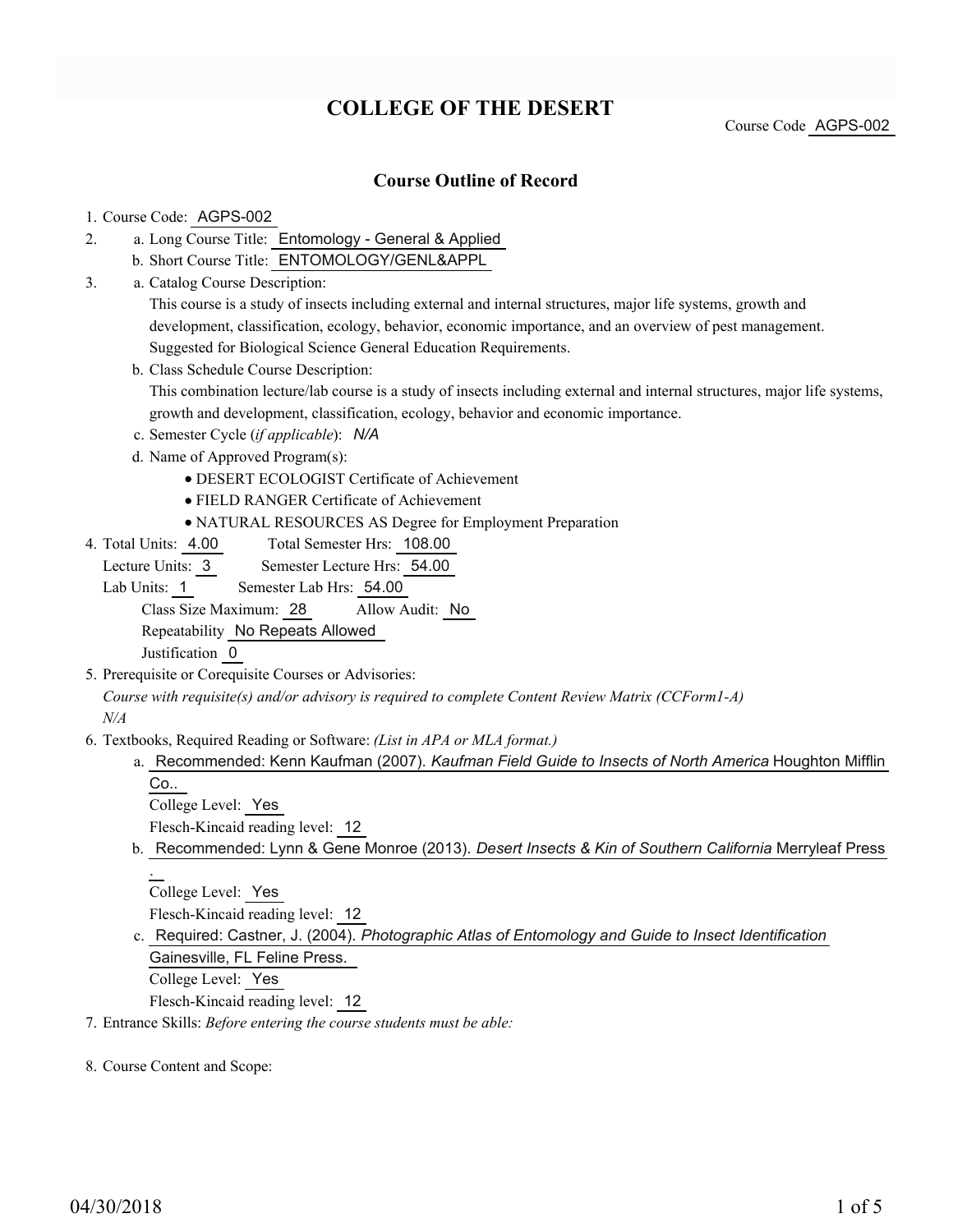## AGPS 002-Entomology - General & Applied

#### Lecture:

- a. Introduction to Entomology
	- i. Position of Insects in the animal World
	- ii. Abundance, Size, and Reproductive Capacity of Insects
	- 1. Beneficial and Injurious Insects
- b. Arthropoda: Insects and their Allies
- c. Insect Structure and Function
	- i. General External Anatomy
	- ii. General Internal Anatomy

 iii. Physiology: Digestive, Circulatory, Excretory, Respiratory, Reproductive, Muscular, Nervous, and Hormonal Systems

- d. Insect Life Cycles and Metamorphosis
- e. Collecting, Mounting and Identifying Insects
- f. Insect Orders—The Diversity of Insects
	- i. Minor Orders:

 Thysanura, Collombola, Ephemeroptera, Odonata, Isoptera, Dermaptera, Mallophaga, Anoplura, Thysanptera, Neuroptera, Siphonaptera, Blatteria, Mantodea, Phasmida

- ii. Major Orders:
	- Orthoptera, Hemiptera, Homoptera, Coleoptera, Lepidoptera, Diptera, Hymenoptera
- g. Insect Families within the Major Orders
- h. Insect Ecology
- i. Insect Behavior
- $\parallel$ . Insects as Pests, including human interactions
- k. Principles of Insect Pest Management

Lab: *(if the "Lab Hours" is greater than zero this is required)*

- a. Insect Structure and Function
	- i. General External Anatomy
	- ii. General Internal Anatomy

 iii. Physiology: Digestive, Circulatory, Excretory, Respiratory, Reproductive, Muscular, Nervous, and Hormonal Systems

- b. Insect Life Cycles and Metamorphosis
- c. Collecting, Mounting and Identifying Insects
- d. Insect Orders—The Diversity of Insects
	- i. Minor Orders:

Thysanura, Collombola, Ephemeroptera, Odonata, Isoptera, Dermaptera, Mallophaga, Anoplura,

Thysanptera, Neuroptera, Siphonaptera, Blatteria, Mantodea, Phasmida

- ii. Major Orders:
	- Orthoptera, Hemiptera, Homoptera, Coleoptera, Lepidoptera, Diptera, Hymenoptera
- e. Insect Families within the Major Orders
- f. Insect Ecology
- g. Insect Behavior

9. Course Student Learning Outcomes:

1.

Demonstrate a basic knowledge of and be able to discuss and summarize insect structure and function, reproduction, adaptability, and behavior.

10. Course Objectives: Upon completion of this course, students will be able to:

a. Recall, discuss and compare basic knowledge of 20 insect orders, 50 to 100 common families, and specific insects of major importance.

b. Determine appropriate pest management procedures based on insect biology, ecology, economics and environmental concerns.

c. Demonstrate an understanding of the problems of insects pest management.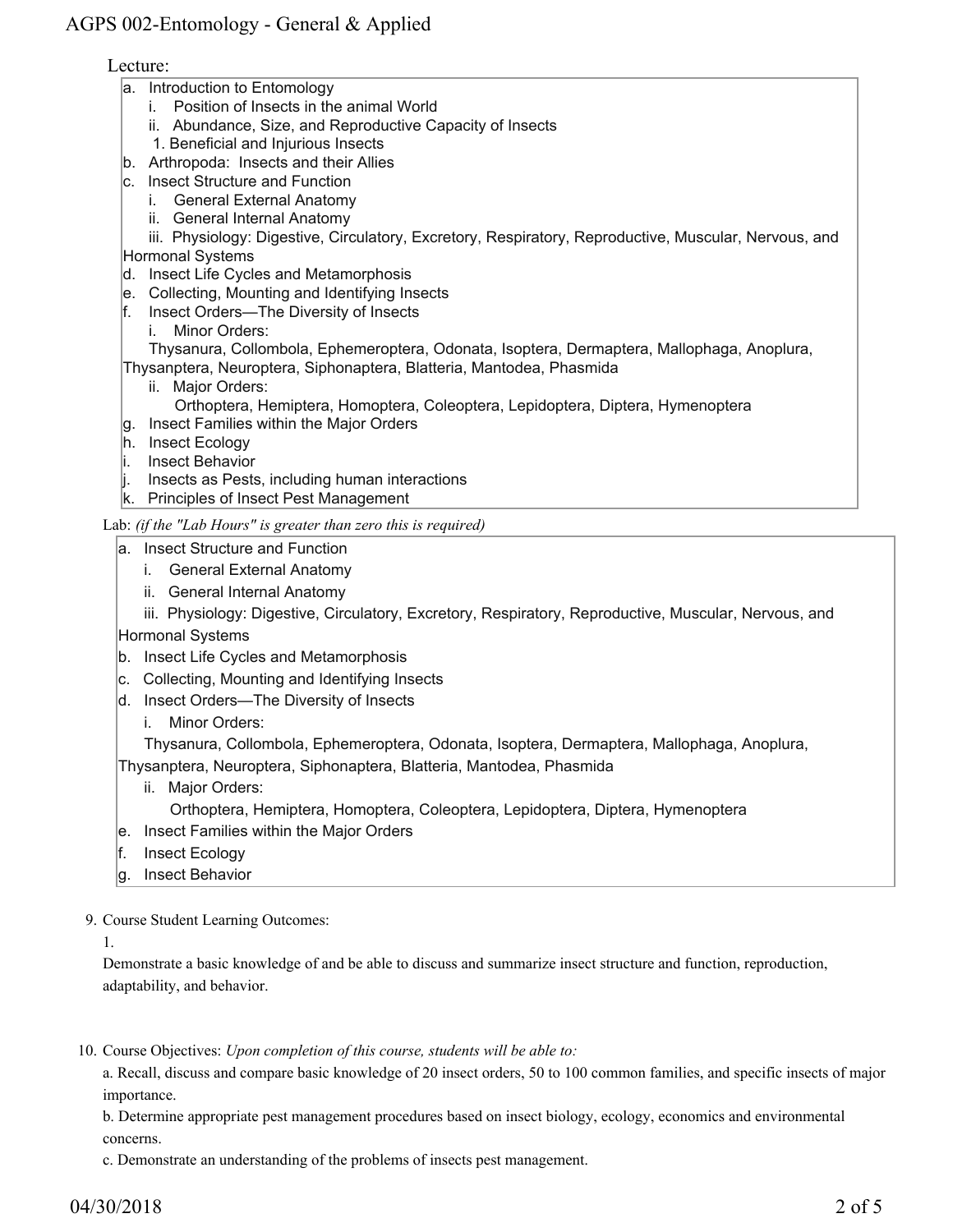- Methods of Instruction: *(Integration: Elements should validate parallel course outline elements)* 11.
	- a. Demonstration, Repetition/Practice
	- b. Discussion
	- c. Laboratory
	- d. Lecture

#### Other Methods:

a. Use of video microscope b. Use of various media for presentations, including PowerPoint, CD/DVD, video, slides. c. Students will have opportunities to work as partners and in small groups

12. Assignments: (List samples of specific activities/assignments students are expected to complete both in and outside of class.) In Class Hours: 108.00

Outside Class Hours: 108.00

- a. Out-of-class Assignments
	- 1. Read assigned chapters in textbook
	- 2. Write answers to selected chapter questions
	- 3. Semester project: prepare an extensive insect collection
	- 4. Study and learn assigned vocabulary and taxonomic groups
	- 5. Complete lab exercises and assigned lab reports
- b. In-class Assignments

1. Lab exercises and lab reports

13. Methods of Evaluating Student Progress: The student will demonstrate proficiency by:

- College level or pre-collegiate essays
- Written homework
- Reading reports
- Laboratory projects
- Group activity participation/observation
- True/false/multiple choice examinations
- Mid-term and final evaluations
- Student participation/contribution
- Other

Grading of an extensive insect collection that is required

- 14. Methods of Evaluating: Additional Assessment Information:
- 15. Need/Purpose/Rationale -- All courses must meet one or more CCC missions.

IGETC Area 5: Physical and Biological Sciences (mark all that apply)

B: Biological Science with a Lab

CSU GE Area B: Physical and its Life Forms(mark all that apply)

B2 - Life Science

B3 - Laboratory Sciences

PO - Career and Technical Education

Fulfill the requirements for an entry- level position in their field.

Apply critical thinking skills to execute daily duties in their area of employment.

Exhibit effective written, oral communication and interpersonal skills.

IO - Scientific Inquiry

Recognize the utility of the scientific method and its application to real life situations and natural phenomena.

IO - Critical Thinking and Communication

Apply principles of logic to problem solve and reason with a fair and open mind.

Summarize, analyze, and interpret oral and written texts, with the ability to identify assumptions and differentiate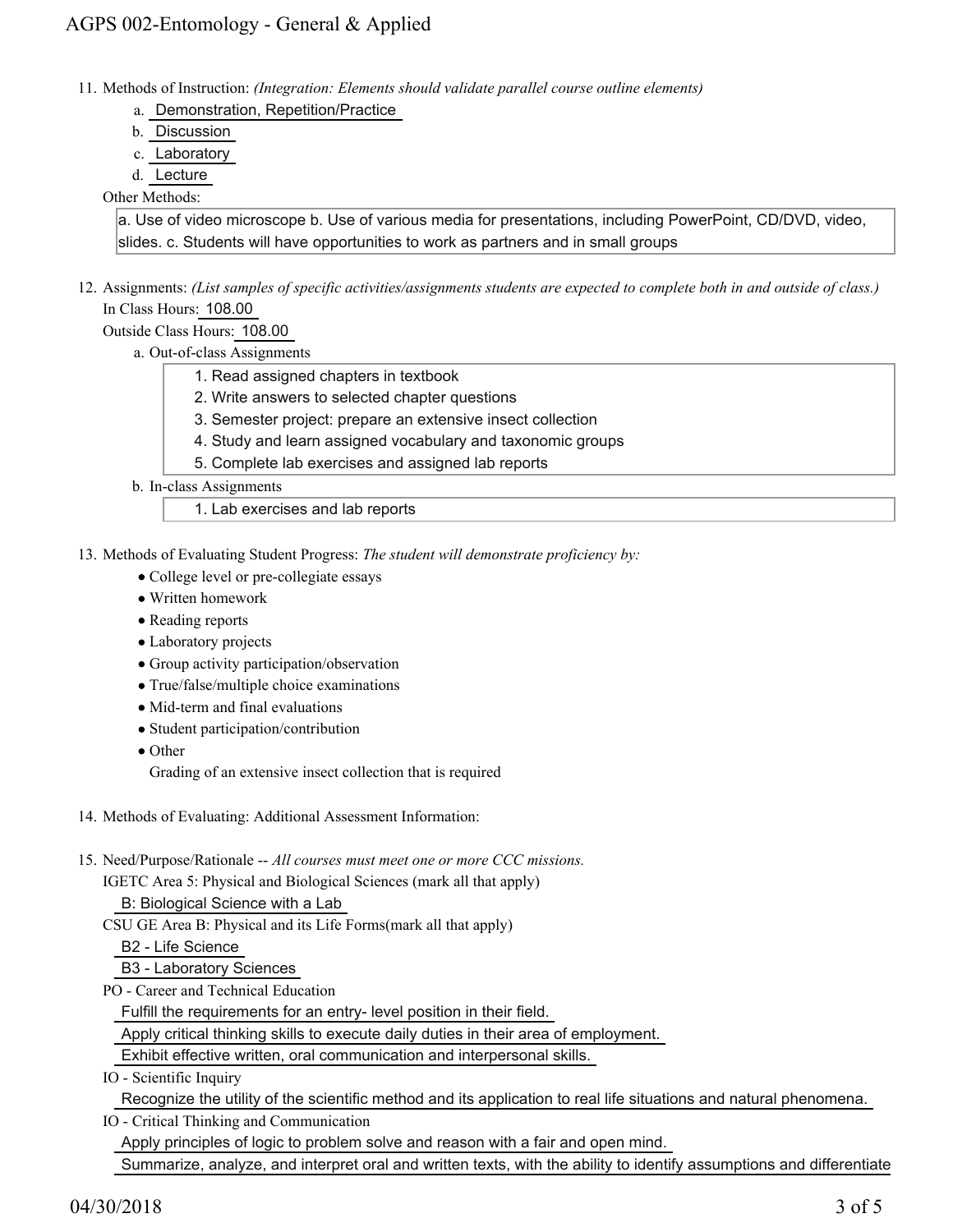# AGPS 002-Entomology - General & Applied

|     | fact from opinion.                                                                                                                                                                                                                                                                                                                                                                                                                                                                                                                                                                                                                                                                                                                                                                                                                                                                                                                                                                                         |
|-----|------------------------------------------------------------------------------------------------------------------------------------------------------------------------------------------------------------------------------------------------------------------------------------------------------------------------------------------------------------------------------------------------------------------------------------------------------------------------------------------------------------------------------------------------------------------------------------------------------------------------------------------------------------------------------------------------------------------------------------------------------------------------------------------------------------------------------------------------------------------------------------------------------------------------------------------------------------------------------------------------------------|
|     | 16. Comparable Transfer Course                                                                                                                                                                                                                                                                                                                                                                                                                                                                                                                                                                                                                                                                                                                                                                                                                                                                                                                                                                             |
|     | <b>Course Number</b><br><b>Course Title</b><br><b>Catalog Year</b><br><b>University System</b><br>Campus                                                                                                                                                                                                                                                                                                                                                                                                                                                                                                                                                                                                                                                                                                                                                                                                                                                                                                   |
|     | 17. Special Materials and/or Equipment Required of Students:                                                                                                                                                                                                                                                                                                                                                                                                                                                                                                                                                                                                                                                                                                                                                                                                                                                                                                                                               |
|     | <sup>18.</sup> Materials Fees:<br>Required Material?                                                                                                                                                                                                                                                                                                                                                                                                                                                                                                                                                                                                                                                                                                                                                                                                                                                                                                                                                       |
|     | <b>Material or Item</b><br><b>Cost Per Unit</b><br><b>Total Cost</b>                                                                                                                                                                                                                                                                                                                                                                                                                                                                                                                                                                                                                                                                                                                                                                                                                                                                                                                                       |
|     | 19. Provide Reasons for the Substantial Modifications or New Course:                                                                                                                                                                                                                                                                                                                                                                                                                                                                                                                                                                                                                                                                                                                                                                                                                                                                                                                                       |
| 20. | periodic review of course no major changes<br>a. Cross-Listed Course (Enter Course Code): N/A<br>b. Replacement Course (Enter original Course Code): N/A                                                                                                                                                                                                                                                                                                                                                                                                                                                                                                                                                                                                                                                                                                                                                                                                                                                   |
|     | 21. Grading Method (choose one): Letter Grade Only                                                                                                                                                                                                                                                                                                                                                                                                                                                                                                                                                                                                                                                                                                                                                                                                                                                                                                                                                         |
|     | 22. MIS Course Data Elements<br>a. Course Control Number [CB00]: CCC000255120<br>b. T.O.P. Code [CB03]: 10300.00 - Plant Science<br>c. Credit Status [CB04]: D - Credit - Degree Applicable<br>d. Course Transfer Status [CB05]: A = Transfer to UC, CSU<br>e. Basic Skills Status [CB08]: $2N = Not basic skills course$<br>f. Vocational Status [CB09]: Possibly Occupational<br>g. Course Classification [CB11]: Y - Credit Course<br>h. Special Class Status [CB13]: N - Not Special<br>i. Course CAN Code [CB14]: N/A<br>j. Course Prior to College Level [CB21]: $Y = Not$ Applicable<br>k. Course Noncredit Category [CB22]: Y - Not Applicable<br>1. Funding Agency Category [CB23]: Y = Not Applicable<br>m. Program Status [CB24]: 1 = Program Applicable<br>Name of Approved Program (if program-applicable): DESERT ECOLOGIST, FIELD RANGER, NATURAL<br><b>RESOURCES</b><br>Attach listings of Degree and/or Certificate Programs showing this course as a required or a restricted elective.) |
|     | 23. Enrollment - Estimate Enrollment<br>First Year: 0<br>Third Year: 0                                                                                                                                                                                                                                                                                                                                                                                                                                                                                                                                                                                                                                                                                                                                                                                                                                                                                                                                     |
|     | 24. Resources - Faculty - Discipline and Other Qualifications:<br>a. Sufficient Faculty Resources: Yes<br>b. If No, list number of FTE needed to offer this course: N/A<br>25. Additional Equipment and/or Supplies Needed and Source of Funding.                                                                                                                                                                                                                                                                                                                                                                                                                                                                                                                                                                                                                                                                                                                                                          |
|     | N/A                                                                                                                                                                                                                                                                                                                                                                                                                                                                                                                                                                                                                                                                                                                                                                                                                                                                                                                                                                                                        |
|     | 26. Additional Construction or Modification of Existing Classroom Space Needed. (Explain:)<br> N/A                                                                                                                                                                                                                                                                                                                                                                                                                                                                                                                                                                                                                                                                                                                                                                                                                                                                                                         |

#### FOR NEW OR SUBSTANTIALLY MODIFIED COURSES 27.

Library and/or Learning Resources Present in the Collection are Sufficient to Meet the Need of the Students Enrolled in the Course: Yes